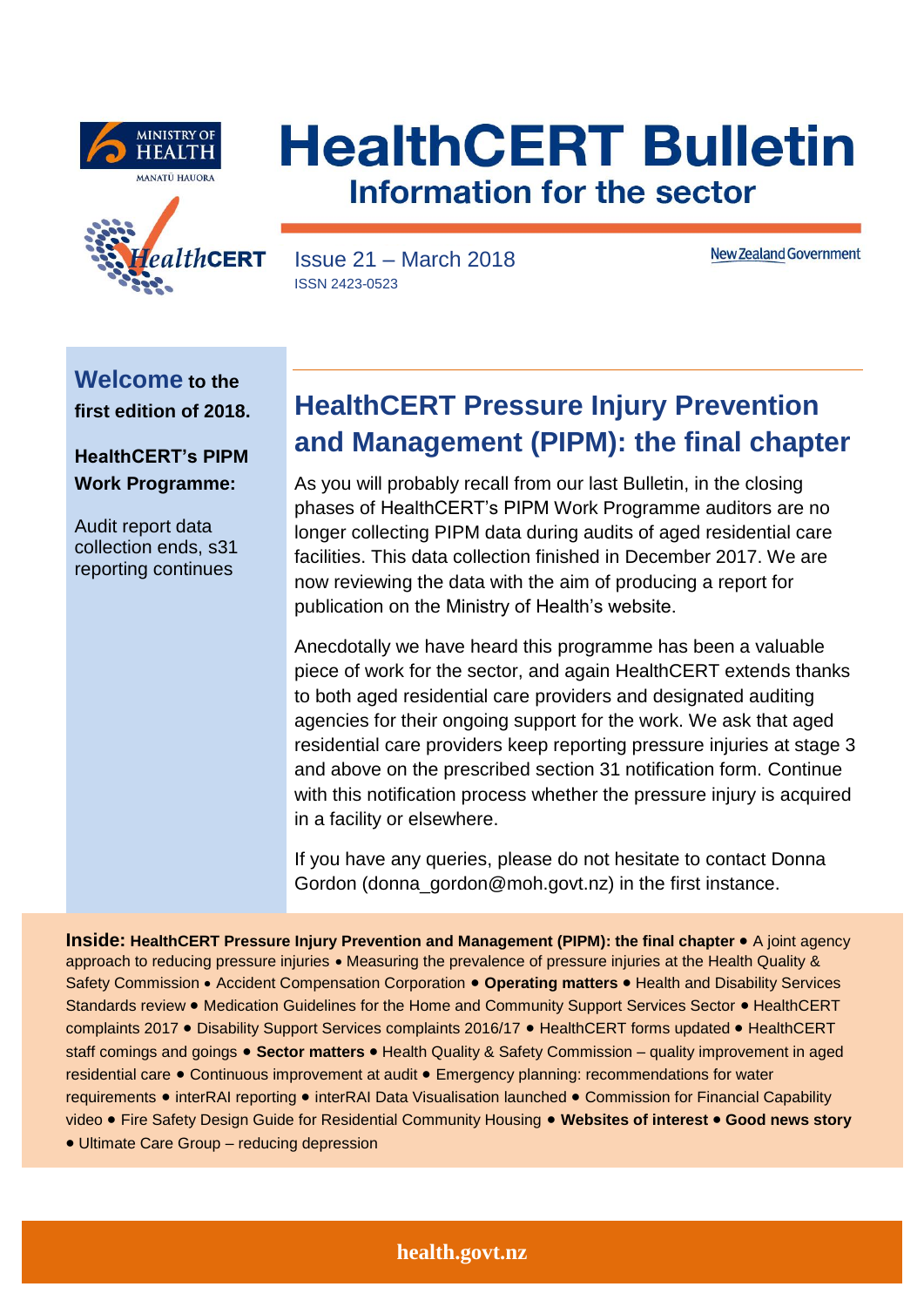### **A joint agency approach to reducing pressure injuries**

The Accident Compensation Corporation (ACC), the Health Quality & Safety Commission (the Commission) and the Ministry of Health (the Ministry) are working together and with the sector to reduce pressure injuries in New Zealand.

ACC has led the development of guidance for the sector, resulting in the publication of *Guiding Principles for Pressure Injury Prevention and Management in New Zealand* [\(www.acc.co.nz/assets/provider/acc7758-pressure-injury-prevention.pdf\)](https://www.acc.co.nz/assets/provider/acc7758-pressure-injury-prevention.pdf). Its task now is to look at developing resources and tools to help the sector in preventing and managing pressure injuries.

The Ministry is providing clinical oversight and support for engaging with clinical leaders. An ongoing focus is on developing a culture and infrastructure that support pressure injury prevention, promote a multidisciplinary approach and improve collaboration across the health and disability sector. For example, as readers of this Bulletin will know, in 2016 and 2017 the Ministry of Health, through HealthCERT, focused on pressure injury management in aged residential care.

The Commission has undertaken some initial work to capture patient stories that the sector can learn from and that will inform future opportunities to co-design approaches to reducing pressure injuries. For a number of stories about patients' experiences of pressure injuries and how health care providers can respond effectively, see the Commission's case studies web page [\(www.hqsc.govt.nz/our-programmes/pressure-injury-prevention/patient-stories\)](https://www.hqsc.govt.nz/our-programmes/pressure-injury-prevention/patient-stories/). The Commission also continues to promote a nationally consistent approach to measuring and monitoring pressure injuries across the sector, starting with the in-hospital setting.

## **Measuring the prevalence of pressure injuries at the Health Quality & Safety Commission**

On 13 October 2016, the Commission published the first deliverable from its 'Measurement of pressure injury prevalence' workstream. The report, *Developing a National Approach to the Measurement and Reporting of Pressure Injuries*, was informed by a multidisciplinary advisory group. To read it, go to [www.hqsc.govt.nz/our-programmes/other-topics/publications-and](http://www.hqsc.govt.nz/our-programmes/other-topics/publications-and-resources/publication/2658/)[resources/publication/2658](http://www.hqsc.govt.nz/our-programmes/other-topics/publications-and-resources/publication/2658/)

The report proposes a preferred method for data measurement and reporting: skin checks via monthly random sampling with a minimum sample size of five patients per ward or unit. With this sampling method, it is possible to continue to focus on quality improvement. It also provides enough data to evaluate the effectiveness of quality improvement initiatives.

Southern, Capital & Coast, Whanganui and Waikato District Health Boards (DHBs) have been working with the Commission to test, refine and implement the proposed methodology. One deliverable from this piece of work is a 'frequently asked questions' resource, which you can find at [www.hqsc.govt.nz/publications-and-resources/publication/3128](https://www.hqsc.govt.nz/publications-and-resources/publication/3128/)

The major deliverable from the pilot phase of the workstream will be a 'how to' guide that will be a companion document to the October 2016 methodology report. The guide will detail the learnings from the four pilot sites and will be designed to ensure that other DHBs can use it to support them in implementing the measurement approach and pressure injury quality improvement projects. Watch out for the publication of the guide in April 2018.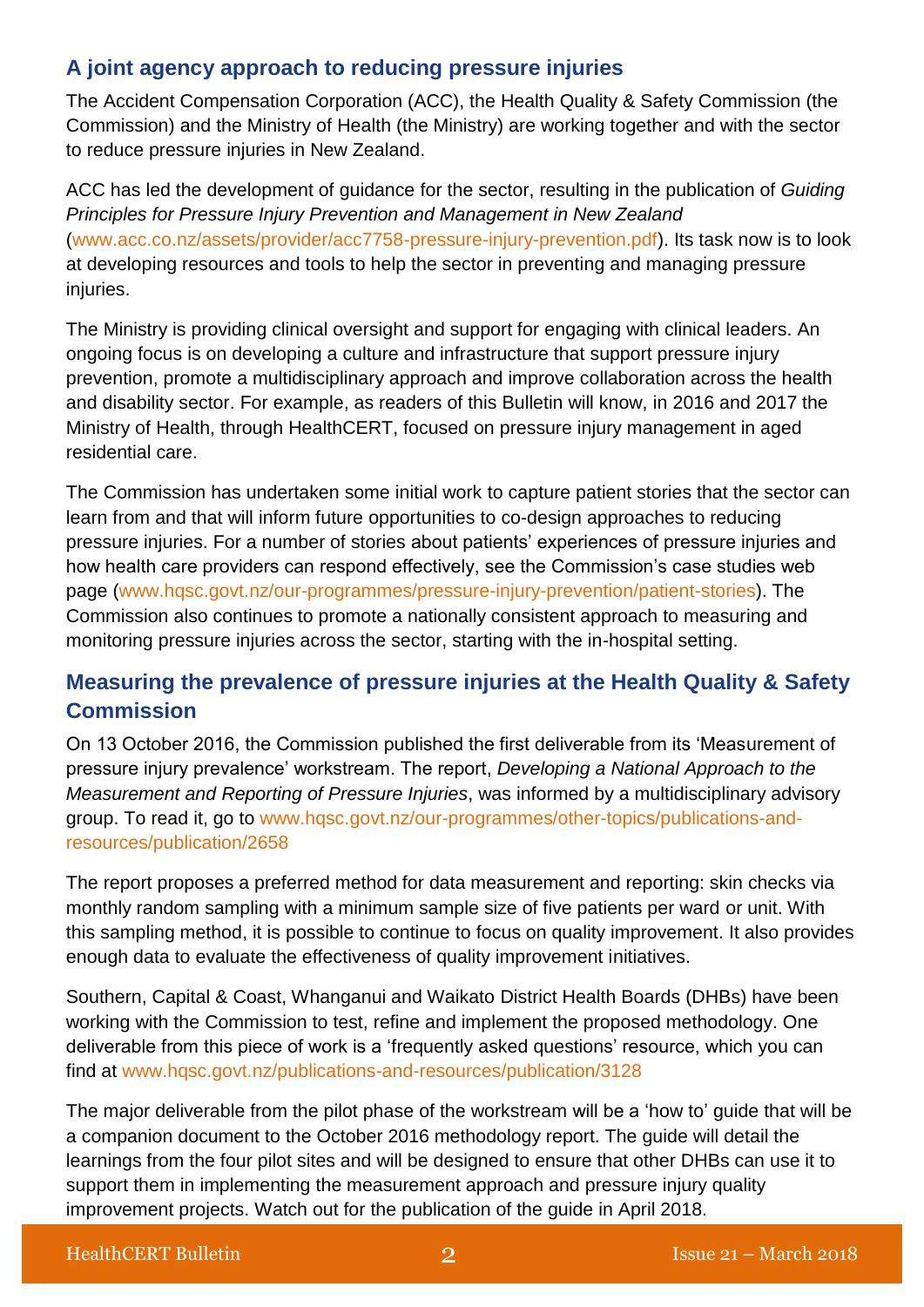This information is also relevant to other service providers that wish to apply this surveillance and measurement approach to inform their own pressure injury and prevention improvement work.

The outcomes of this work have helped in designing national process and outcome quality and safety markers (QSMs) for national in-hospital pressure injury surveillance. The QSMs, on which the Commission has consulted with DHBs, come into effect on 1 July 2018 and will be published from 2019 onwards.

If you would like to know more, please email Gabrielle Nicholson at [gabrielle.nicholson@hqsc.govt.nz](mailto:gabrielle.nicholson@hqsc.govt.nz)

### **Accident Compensation Corporation**

The *Guiding Principles for Pressure Injury Prevention and Management in New Zealand* (the guide) was launched at the New Zealand Wound Care Society (NZWCS) Conference in May 2017. In addition, with support from relevant government agencies, the NZWCS re-launched its patient leaflet on the topic – find it on the NZWCS website [\(www.nzwcs.org.nz\)](https://www.nzwcs.org.nz/).

ACC has printed copies of both and is keen to distribute them.

To ask for a copy of either resource, please email [pressureinjuryprevention@acc.co.nz](mailto:pressureinjuryprevention@acc.co.nz)

# **Operating matters**

### **Health and Disability Services Standards review**

The last Bulletin summarised the high-level feedback HealthCERT received on the review of the Health and Disability Services Standards. As we noted then, of the 389 responses received, the majority – 188 – indicated the standards should be amended or replaced. In addition, respondents offered significant comments, which fell into two main themes: update the standards to reflect current practice; and develop specialist standards to meet changing models of care. Other respondents cited the costs of changing the standards and compliance costs as reasons for not amending or replacing them.

This feedback was taken to the Minister of Health, who has now agreed to progress to the next stage. This will initially involve discussion with the Ministry of Business, Innovation and Employment to collaboratively agree on a programme of consultation. This discussion is progressing.

HealthCERT is also interested in understanding how other parts of the world manage health service regulation. For more on a recent review in Australia, see: the Minister for Aged Care's release of the review [\(www.health.gov.au/internet/ministers/publishing.nsf/Content/health](http://scanmail.trustwave.com/?c=5305&d=wZWb2myU2Rl4FcwtWwHZh571O5yl0q-pgfOnSqcgjA&u=http%3a%2f%2fwww%2ehealth%2egov%2eau%2finternet%2fministers%2fpublishing%2ensf%2fContent%2fhealth-mediarel-yr2017-wyatt107%2ehtm%3fOpenDocument%26yr%3d2017%26mth%3d10)[mediarel-yr2017-wyatt107.htm?OpenDocument&yr=2017&mth=10\)](http://scanmail.trustwave.com/?c=5305&d=wZWb2myU2Rl4FcwtWwHZh571O5yl0q-pgfOnSqcgjA&u=http%3a%2f%2fwww%2ehealth%2egov%2eau%2finternet%2fministers%2fpublishing%2ensf%2fContent%2fhealth-mediarel-yr2017-wyatt107%2ehtm%3fOpenDocument%26yr%3d2017%26mth%3d10) and the Department of Health's report [\(https://agedcare.health.gov.au/quality/review-of-national-aged-care-quality](https://scanmail.trustwave.com/?c=5305&d=wZWb2myU2Rl4FcwtWwHZh571O5yl0q-pgfqjGKJ72w&u=https%3a%2f%2fagedcare%2ehealth%2egov%2eau%2fquality%2freview-of-national-aged-care-quality-regulatory-processes)[regulatory-processes\)](https://scanmail.trustwave.com/?c=5305&d=wZWb2myU2Rl4FcwtWwHZh571O5yl0q-pgfqjGKJ72w&u=https%3a%2f%2fagedcare%2ehealth%2egov%2eau%2fquality%2freview-of-national-aged-care-quality-regulatory-processes).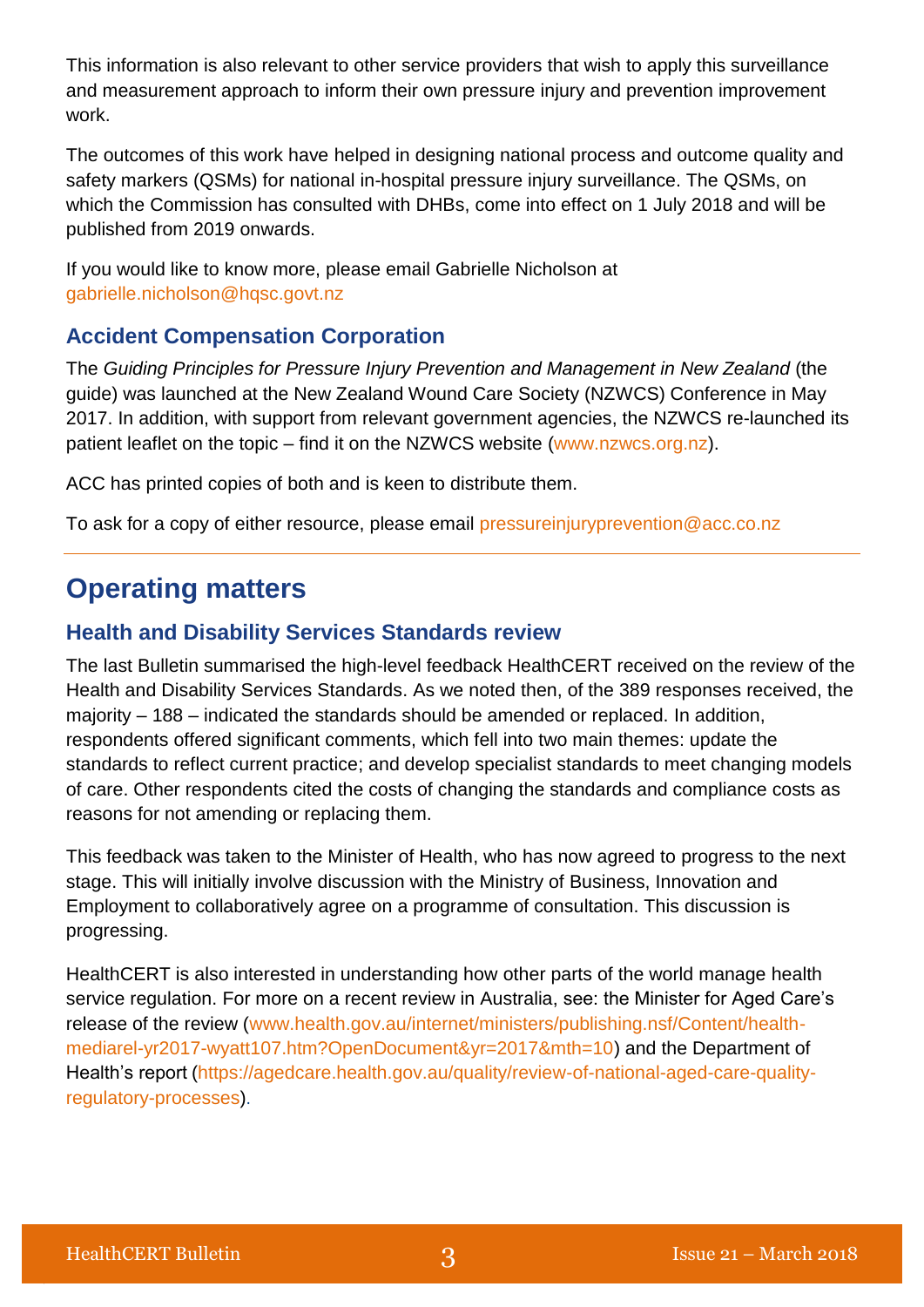## **Medication Guidelines for the Home and Community Support Services Sector**

In the last edition, we mentioned plans to consult on the draft Medication Guidelines for the Home and Community Support Services Sector. Consultation is now under way and key stakeholders having been notified 21 March. If you have not yet received notification and are interested in providing feedback, please contact Donna Gordon [\(donna\\_gordon@moh.govt.nz\)](mailto:donna_gordon@moh.govt.nz)

### **HealthCERT complaints 2017**

As you are probably aware, HealthCERT has a role in complaint management. Complaints come to our attention from a number of sources such as the Health and Disability Commissioner's Office, district health boards (DHBs) and members of the public.

While the Health and Disability Services (Safety) Act 2001 enables HealthCERT to undertake unannounced inspections in response to complaints received, we generally manage complaints by working with the funder of the certified health service.

Across 2017 HealthCERT received 84 complaints. This figure excludes those received from the Health and Disability Commissioner's Office. As the following table shows, July was the month with the highest number of complaints (12).

|           | Number of  |
|-----------|------------|
| Month     | complaints |
| January   | 6          |
| February  | 3          |
| March     | 8          |
| April     | 5          |
| May       | 8          |
| June      | 7          |
| July      | 12         |
| August    | 10         |
| September | 6          |
| October   | 10         |
| November  | 5          |
| December  | 4          |
| Total     |            |

**Number of complaints to HealthCERT, by month, 2017**

After investigating the issues raised by the complainant in each case, a decision is made as to whether the complaint is substantiated, partially substantiated or not substantiated. Of the 84 complaints received in 2017, we are still investigating 28. Among those where a decision has been made, 19 were partially substantiated and 19 were not substantiated (see below).

|  |  | Outcomes of complaints to HealthCERT, 2017 |  |
|--|--|--------------------------------------------|--|
|--|--|--------------------------------------------|--|

| <b>Complaint outcome</b>  | No of<br>complaints |
|---------------------------|---------------------|
| Substantiated             | 18                  |
| Partially substantiated   | 19                  |
| Not substantiated         | 19                  |
| Still under investigation | 28                  |
| Total                     |                     |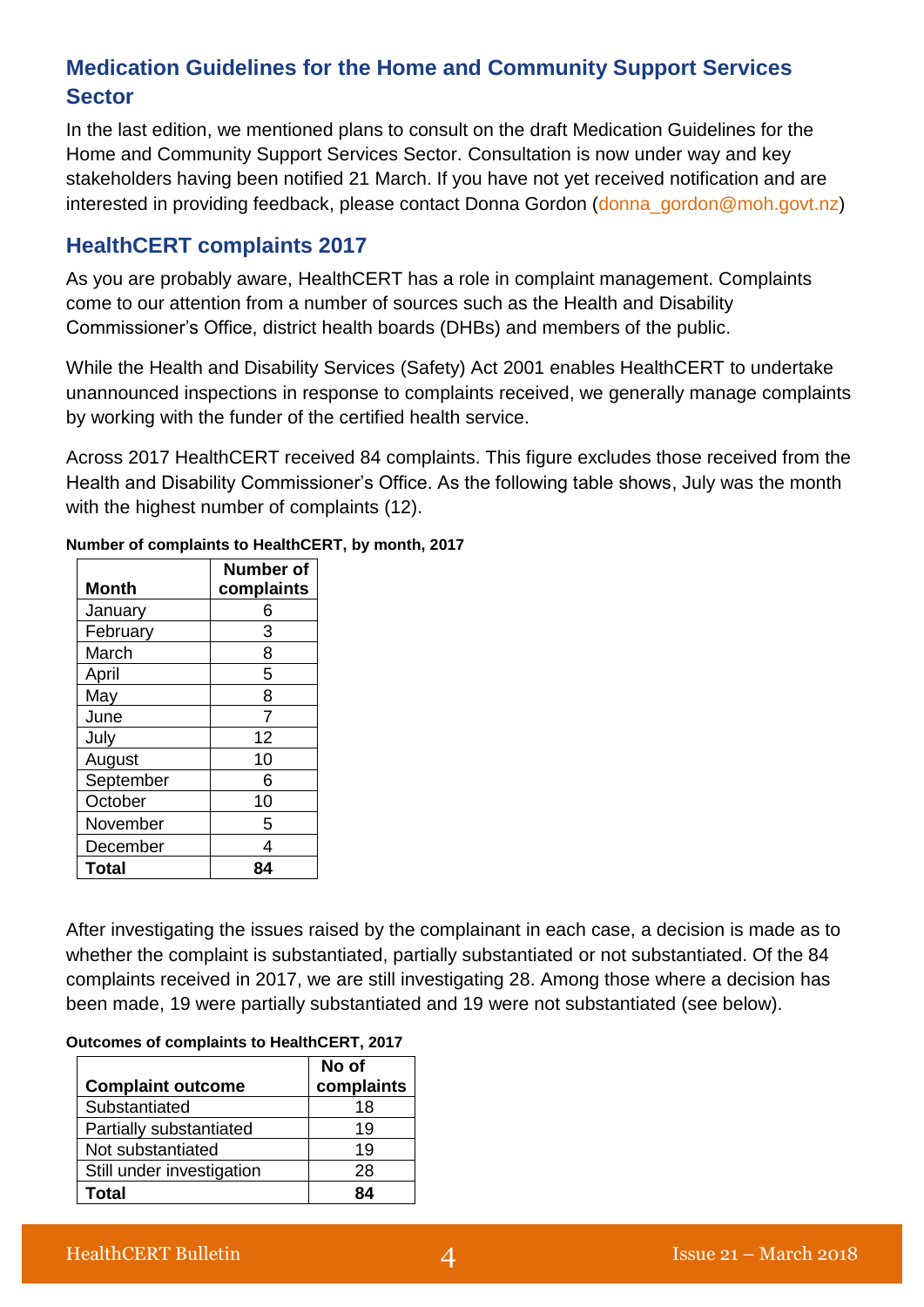## **Disability Support Services complaints 2016/17**

Anyone can make a complaint to the Ministry of Health about problems or concerns with a service funded by Disability Support Services (DSS). DSS aims to resolve all complaints within 20 working days, depending on their complexity. If a complaint is not resolved in 20 working days, complainants can expect regular updates on the status of their complaint. With the information collected from complaints, DSS gains opportunities to look at how to improve the quality and delivery of Ministry-funded services for disabled people.

#### **Number and types of complaints**

During 2016/17 DSS received 41 complaints relating to 27 providers, with an average of 3.4 complaints per month. This total represents a decrease in the number of complaints received from the previous year (66 complaints). It continues an almost decade-long trend of a decreasing number of complaints received by DSS, as the graph below shows.

DSS wants to have a culture where people can speak up about the supports they receive and use the complaints process as an opportunity to improve the quality of provider services. As only seven of the 41 complaints made last year came from disabled people, it also recognises the need to seek ways to make the complaints process more accessible. Most complainants were relatives of the people using the services (including partner, parents or other family members).



The most common reason for complaints (71%) was about service delivery (eg, inappropriate care, understaffing, vetting of staff, communication). The second most common reason (17%) involved allegations of abuse, including staff-to-client, client-to-staff and client-to-client abuse.

For more information on who to contact if you've got a question about Ministry-funded disability support services, or to make a complaint, go to the DSS contact web page [\(www.health.govt.nz/your-health/services-and-support/disability-services/more-information](http://www.health.govt.nz/your-health/services-and-support/disability-services/more-information-disability-support/contact-disability-support-services)[disability-support/contact-disability-support-services](http://www.health.govt.nz/your-health/services-and-support/disability-services/more-information-disability-support/contact-disability-support-services)).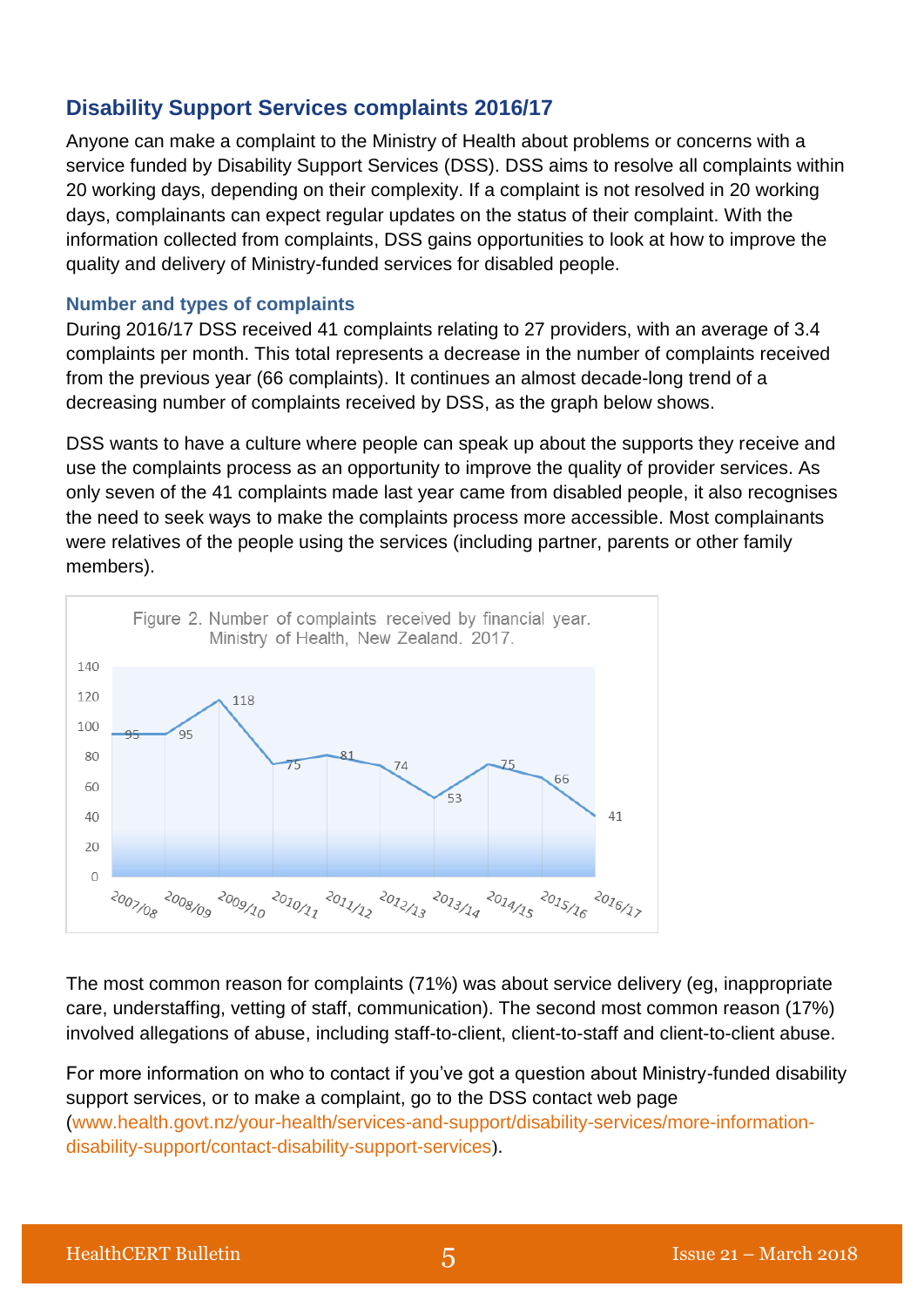DSS is always looking at how it can improve its complaints process and make it more accessible to people with disabilities. If you have any suggestions, please email [dsscomplaints@moh.govt.nz](mailto:dsscomplaints@moh.govt.nz)

### **HealthCERT forms updated**

The format and content of some of HealthCERT's forms have been changed. You can access the updated forms on the Ministry of Health's website [\(www.health.govt.nz/our-work/regulation](https://www.health.govt.nz/our-work/regulation-health-and-disability-system/certification-health-care-services)[health-and-disability-system/certification-health-care-services\)](https://www.health.govt.nz/our-work/regulation-health-and-disability-system/certification-health-care-services).

The information for providers on the Ministry website is also being updated. This will make it clearer when providers need to contact HealthCERT and what form to use.

## **HealthCERT staff comings and goings**

The HealthCERT team has seen a number of recent changes so it seems an apt time for an update.

HealthCERT's Manager, Emma Prestidge, has moved into a new role as Group Manager, Quality Assurance and Safety. This role includes oversight of HealthCERT so she continues to support the team in strategic matters. Sandy Papp, who was the Group Administrator with HealthCERT, is now Emma's Executive Assistant. Congratulations to them both on their new roles.

The new HealthCERT Manager has been appointed and is starting 9 April. Susan Murphy comes to us from MidCentral DHB where she has been the Manager Quality and Clinical Risk. Susan is a registered nurse with 25 years' experience in the health sector working predominately with mental health services in NZ and the UK. Susan has been in a quality role for more than 10 years now and is passionate about ensuring patients, families and whānau get the best care possible when they are at their most vulnerable. Susan is looking forward to working with the sector to achieve the best possible outcomes for all.

The team also has a new coordinator – Molly Willerton – who joined the team in October 2017. Her background is in disability support work and administration. We now have two experienced coordinators who are well placed to respond to queries relating to certification and PRMS. Contact either Molly or Helene on 0800 113 813.

# **Sector matters**

## **Health Quality & Safety Commission – quality improvement in aged residential care**

Late last year the Health Quality & Safety Commission approved the establishment of a quality improvement programme for aged residential care (ARC). This reflects an evolution from the Commission's early topic-based approach. The intent of the programme is to support the sector to further strengthen the foundations required to build a strong continuous learning and improvement culture and to improve the residents' experience of care.

The Commission has appointed Dr Michal Boyd, Associate Professor (School of Nursing, University of Auckland) and Nurse Practitioner (Waitemata DHB), as the clinical lead for this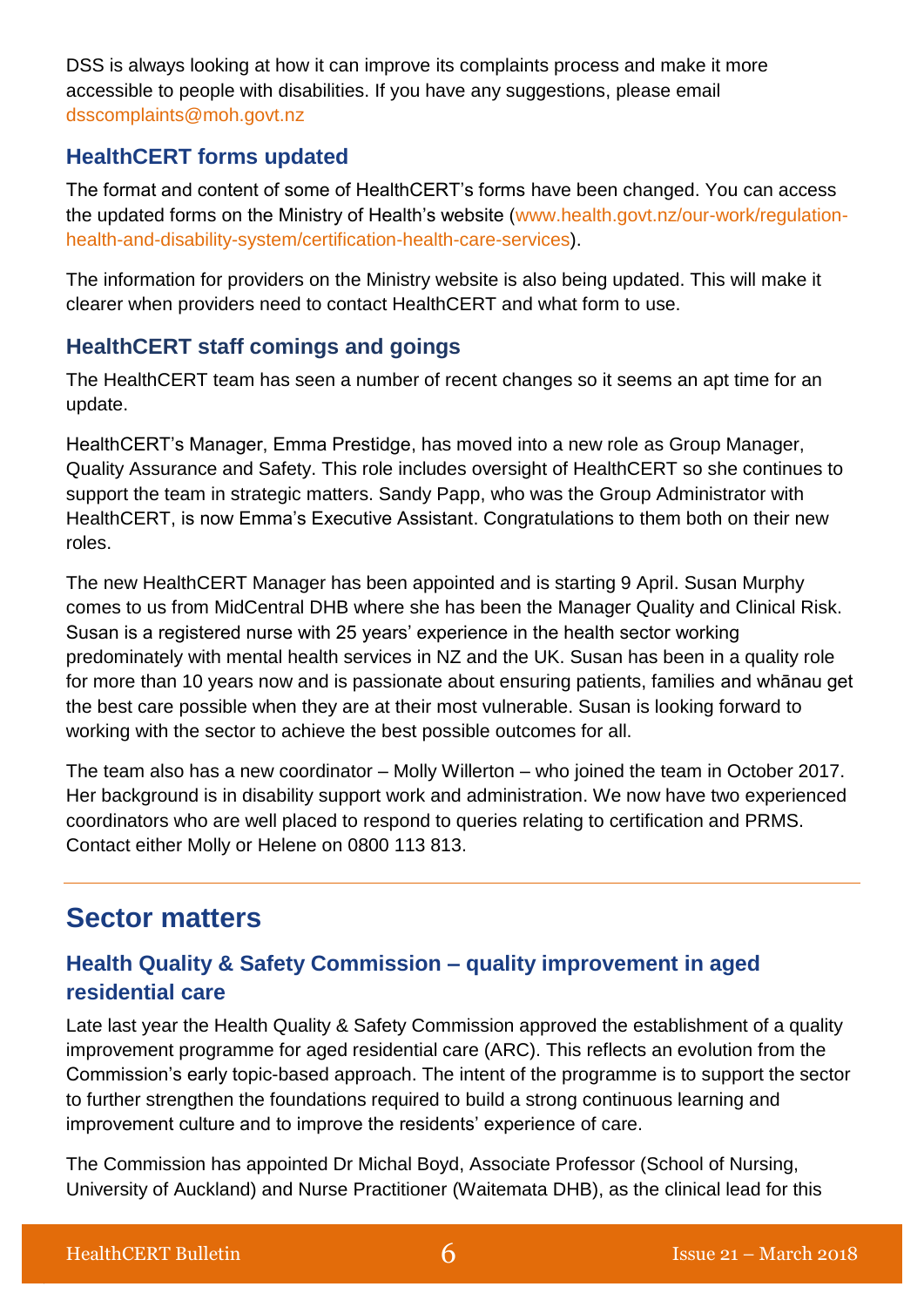work. Supporting Michal are a small programme team and a leadership group to progress the work.

After the current establishment phase, the programme's implementation will begin in July 2018. The approach and areas of focus will progress at a deliberately measured pace given the complexities of this sector in terms of size, geographic spread, mix of business models and ownership structures, and the variability of infrastructures to support sustainable quality improvement. The Commission is also mindful of the excellent work already happening across aged residential care that it needs to be aware of and build on.

The Commission will be hosting a series of workshops in this half of the year, which we will publicise as dates and venues are confirmed. The aim is to partner with sector stakeholders in a way that is engaging and innovative and builds strong alliances and partnerships to support quality improvement activity across the sector, sustaining it into the future.

Engagement to date has identified the six consistent themes pictured below. These will form the basis for setting the context for the programme.



To find out more or discuss any aspects of this work, please email the Commission's key contacts: Julene Hope (interim Project Manager) at [julene.hope@hqsc.govt.nz](mailto:julene.hope@hqsc.govt.nz) or Carmela Petagna (Senior Portfolio Manager) at [carmela.petagna@hqsc.govt.nz](mailto:carmela.petagna@hqsc.govt.nz)

Watch this space as more information comes to hand. The Commission is also developing information for its website, so keep an eye out for that too [\(www.hqsc.govt.nz\)](http://www.hqsc.govt.nz/).

### **Continuous improvement at audit**

Providers have been asking HealthCERT how they can achieve a continuous improvement (CI) rating at audit.

The Health and Disability Services Standards define CI as follows:

Having fully attained the criterion the service can in addition clearly demonstrate a review process including analysis and reporting of findings, evidence of action taken based on those findings, and improvements to service provision and consumers' safety or satisfaction as a result of the review process.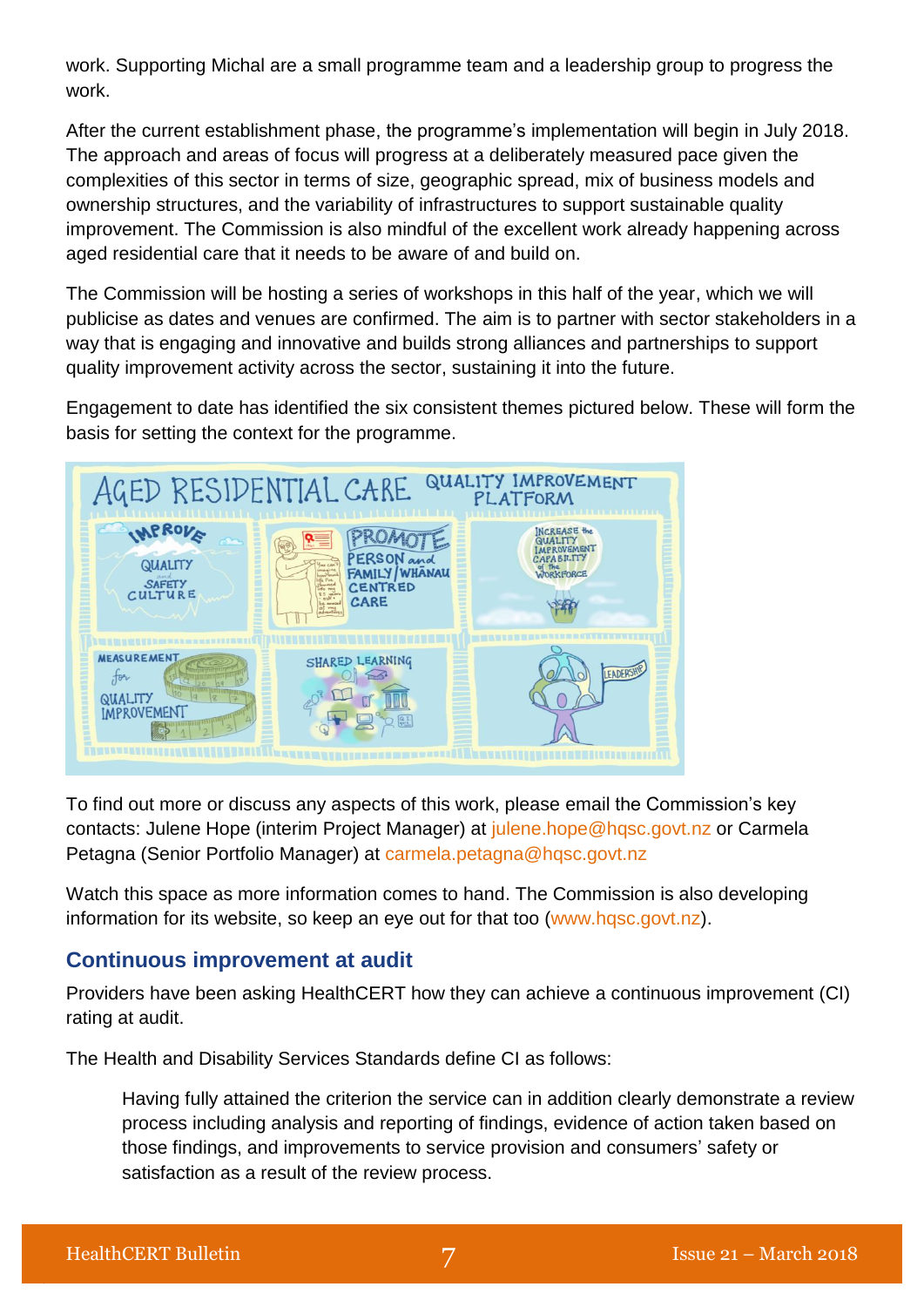We ask that, if it decides a provider meets this definition, the auditing agency outlines the following when awarding and reporting a CI rating.

- Define the problem Has an issue been raised as a result of a complaint, resident feedback and/or trending through a benchmarking programme?
- Describe the opportunity What change/process can be implemented to improve the problem identified?
- How was success measured Did the piece of work result in a change in practice and/or policy?
- Evaluation Provide data that shows a change/improvement (or otherwise) has occurred as a result of the work undertaken. Develop an ongoing monitoring process to ensure change is being embedded into daily operation.

Essentially HealthCERT is interested in providers demonstrating a culture of continuous quality improvement. If you wish to discuss this further, please contact Leslie McCullough [\(Leslie\\_McCullough@moh.govt.nz\)](mailto:Leslie_McCullough@moh.govt.nz).

### **interRAI reporting**

Information from comprehensive clinical assessments can help with planning care and workflows in aged residential care facilities and for home care providers. Comprehensive clinical assessments using interRAI produce Outcome Measures and Clinical Assessment Protocols (CAPs), which provide a wealth of information.

To consider how the information from the interRAI assessment can help with determining the level of care, acuity and the staffing levels of a facility, it is important to understand the picture that the Outcome Measures and the assessor comments offer.

interRAI assessments are completed in conjunction with the client/resident, staff, family and others involved in the care and welfare of the individual. The assessor's comments will often reflect changes or the individual's needs outside the three-day lookback period that the assessment covers.

CAPs are triggered by research-based algorithms embedded within the assessment, Triggered CAPs identify the areas in which the resident is more likely to decline than might be expected or has a greater potential to improve or there is the possibility of resolving the problem.

The Outcome Measures are objective, based on embedded algorithms that create the scores for the scales. A decline in function or increased difficulty is expressed as an increase or higher score. For example, the Cognitive Performance Scale 0–6 describes the cognitive status of an individual; those scoring 5–6 would be considered to have a severe cognitive impairment.

Longitudinal data allows for the comparison of changes in function over time. It can be very helpful to collect and analyse before and after providers implement changes and improvements to a facility or to individual care.

For more information on national data, to book training or to contact interRAI, please visit its website [\(www.interrai.co.nz\)](http://www.interrai.co.nz/).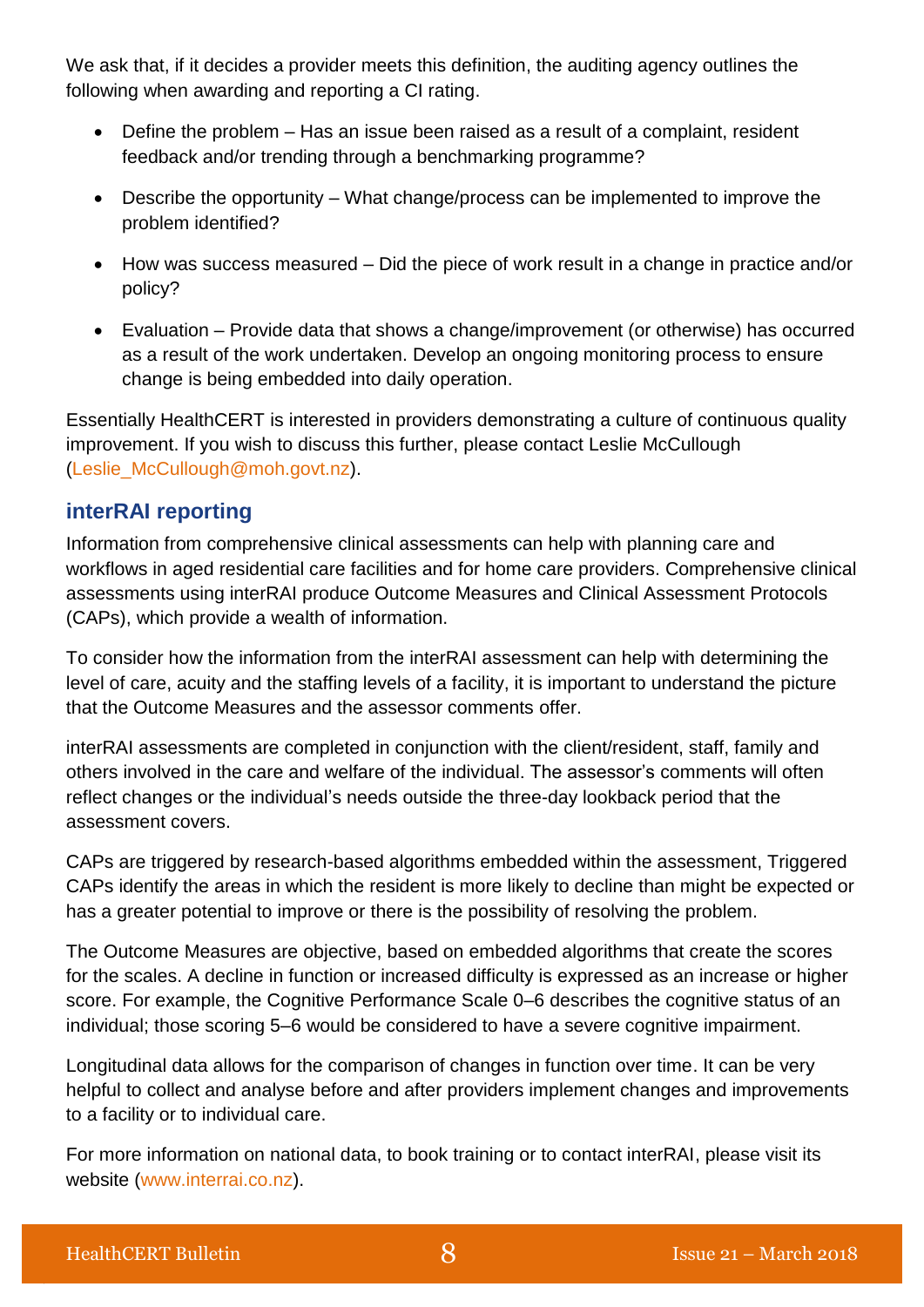### **interRAI Data Visualisation launched**

A new data visualisation makes information about people receiving care at home or in aged residential care available and tangible for everyone.

In 2016/17 over 100,000 comprehensive clinical assessments were completed in the community and aged residential care facilities across New Zealand. All that information is collected and aggregated to provide a picture of older people's needs at DHB, regional and national levels.

interRAI Data Visualisation gives users access to a wealth of data, which they are already using for policy development, research, service development, quality improvement and more.

Because the tool is interactive, users are in control of the information and can select the level of detail they desire.

Complementing interRAI Data Visualisation is the interRAI Services Annual Report with a special focus on people with dementia living at home. For this special feature, experts analysed data from 35,000 home care assessments in 2016/17.

Access interRAI Data Visualisation and the Annual Report at its website [\(www.interRAI.co.nz/data\)](http://scanmail.trustwave.com/?c=5305&d=hvSu2mSq0f_r2r6uHJfabSne6jGI9lpr7kigltWpfg&u=http%3a%2f%2fwww%2einterRAI%2eco%2enz%2fdata).

### **Commission for Financial Capability video**

Troy Churton – National Manager, Retirement Villages – recently met with the Ministry of Health to discuss a number of matters. One topic was premium care room charges – on which you may find the following short clip interesting: [www.cffc.org.nz/latest-news/retirement-villages/premium](https://www.cffc.org.nz/latest-news/retirement-villages/premium-care-room-charges-may-surprise/)[care-room-charges-may-surprise](https://www.cffc.org.nz/latest-news/retirement-villages/premium-care-room-charges-may-surprise/) (available on the Commission for Financial Capability's website).

### **Fire Safety Design Guide for Residential Community Housing**

On 28 March 2018, the Ministry of Business Innovation and Employment (MBIE) published the Fire Safety Design Guide for Residential Community Housing. The document provides guidance for community housing providers, fire engineers and building consent authorities when an alternative solution is used to demonstrate Building Code compliance.

This guidance was jointly developed by MBIE, the Ministry of Health, New Zealand Fire Service, Housing New Zealand, Community Housing Aotearoa, New Zealand Disability Support Network, Disabled Person Assembly and a building control officer representative.

Public consultation on the proposed guidance document took place from 17 July to 11 September 2017.

[Fire Safety Design Guide for Residential Community Housing](https://scanmail.trustwave.com/?c=5305&d=rbS62lyeQZdgXK2Jf9X8cdeREhyrWB--5tU5MdZgTQ&u=https%3a%2f%2fwww%2ebuilding%2egovt%2enz%2fbuilding-code-compliance%2fc-protection-from-fire%2fc-clauses-c1-c6%2ffire-safety-design-residential-community-housing%2f) has further information.

If you have any further questions please contact [firereview@mbie.govt.nz](mailto:firereview@mbie.govt.nz)

# **Websites of interest**

Accident Compensation Corporation: [www.acc.co.nz](http://www.acc.co.nz/)

Health Quality & Safety Commission: [www.hqsc.govt.nz](http://www.hqsc.govt.nz/our-programmes/partners-in-care/publications-and-resources/publication/2046/)

HealthCERT Bulletin **9 9** Issue 21 – March 2018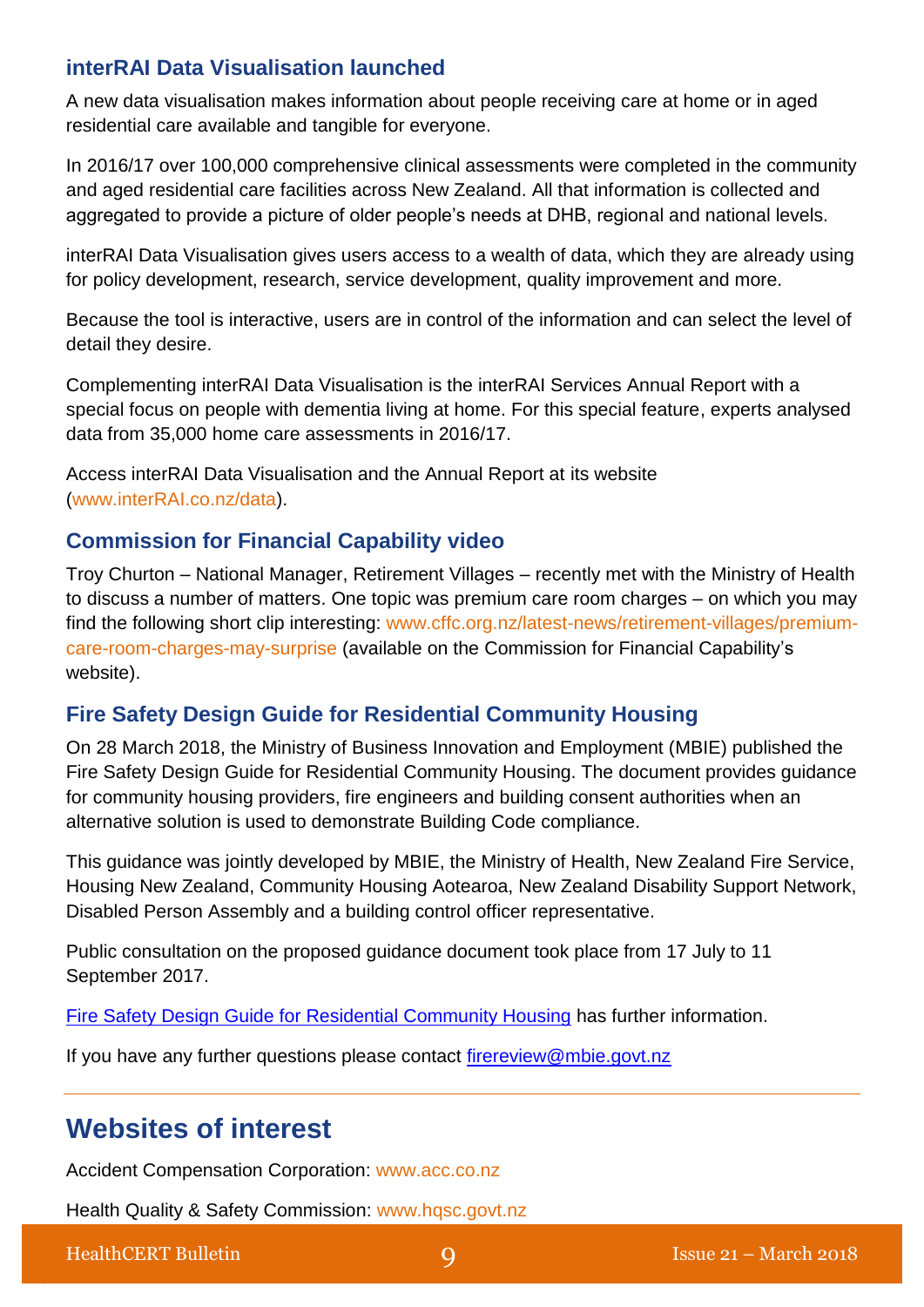Ministry for Primary Industries – food safety rules: [www.mpi.govt.nz/news-and](http://www.mpi.govt.nz/news-and-resources/consultations/have-your-say-about-food-safety-rules/)[resources/consultations/have-your-say-about-food-safety-rules](http://www.mpi.govt.nz/news-and-resources/consultations/have-your-say-about-food-safety-rules/)

New Zealand Wound Care Society Inc: [www.nzwcs.org.nz](http://www.nzwcs.org.nz/)

Nursing Council of New Zealand: [www.nursingcouncil.org.nz](http://www.nursingcouncil.org.nz/)

Te Pou o te Whakaaro Nui: Real language, real hope: [www.tepou.co.nz/resources/real](https://www.tepou.co.nz/resources/real-language-real-hope/790)[language-real-hope/790](https://www.tepou.co.nz/resources/real-language-real-hope/790)

# **Good news stories**

In this popular section, you will find a story from an aged residential care service. Our thanks to the provider for its contribution.

### **Ultimate Care Group – reducing depression**

Ultimate Care Group (UCG) decided to dedicate November 2017 to depression awareness. It was a perfect opportunity to address the issues that we identified in the quarterly ARC interRAI report and in view of the upcoming holiday season, which can be difficult for some of our elderly. People entering residential age care facilities are, on average, older than those living in the community. They have more complex needs due to physical and cognitive difficulties. They may also have difficulties adjusting to their loss of independence and routine. These factors all increase their risk of depression and suicidal ideation.

Depression in the elderly is becoming harder to treat due to increased clinical complexity. It is also less often recognised, for a variety of complex reasons. Barriers to diagnosis may include time constraints, other co-morbidities that complicate diagnosis and reluctance to discuss emotional problems. Moreover, low mood is tends to be considered a norm for elderly people.

Although facility-based caregivers are in a position to report on it, they often [lack the training](http://www.ncbi.nlm.nih.gov/pubmed/17164162) to detect symptoms of depression.

### **Outcome of the depression awareness campaign**

- Facilities shared 13 blogs on how the depression awareness campaign has helped them in getting the most for the residents.
- 17 residents were identified as having some signs of depression.
- Caregivers reported 82% of these instances.
- Registered nurses reported 35% (some prompted by caregivers).
- 23% of the residents self-reported signs of depression to staff members.
- The internal UCG Pulse edition shared two of the stories.

### **Interventions provided by the facilities**

In response to the signs of depression identified, UCG facilities:

- provided social interactions
- discussed the issue in staff meetings
- involved activities coordinators
- offered structured activities and walks